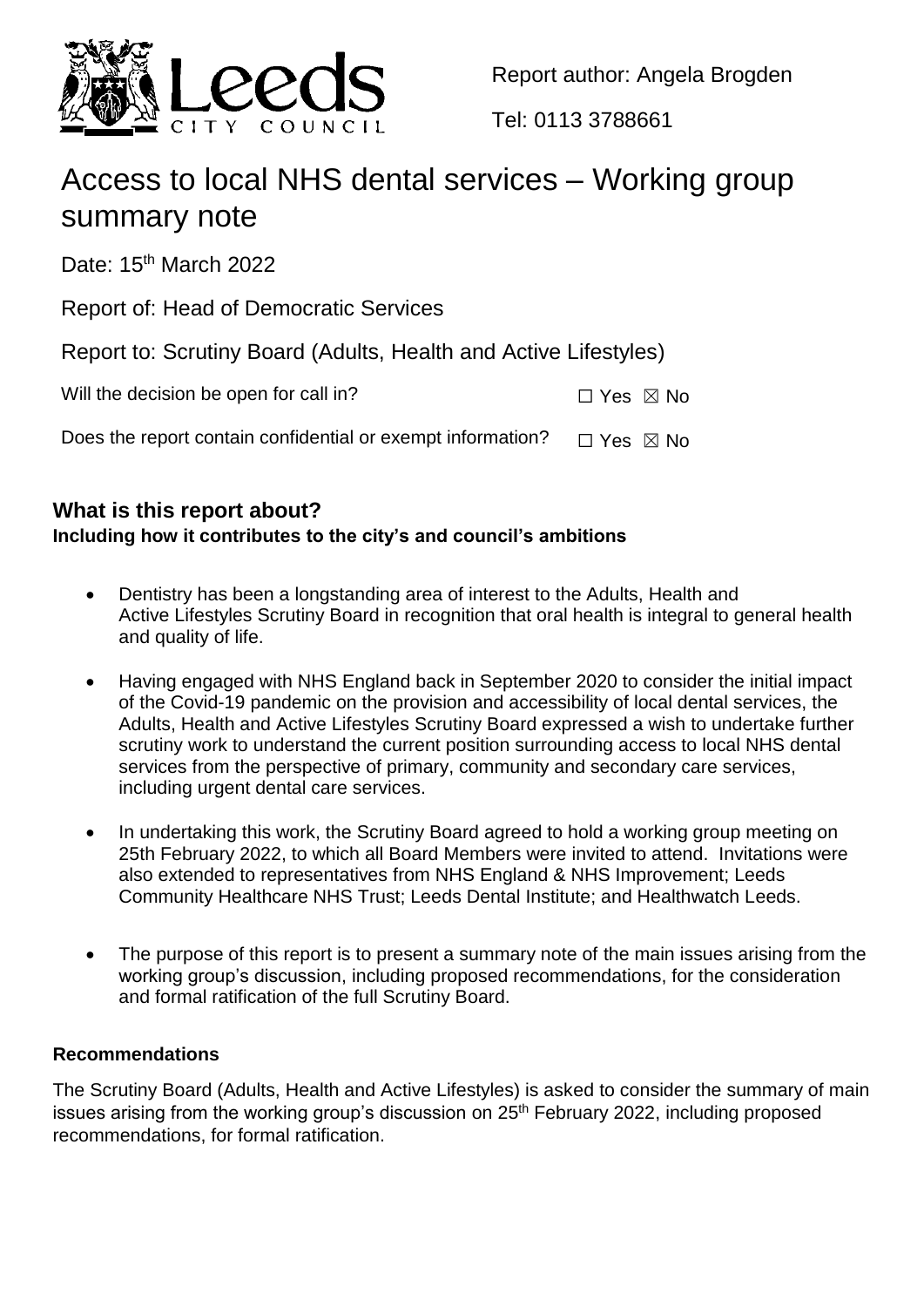#### **Why is the proposal being put forward?**

- 1. Having engaged with NHS England back in September 2020 to consider the initial impact of the Covid-19 pandemic on the provision and accessibility of local dental services, the Adults, Health and Active Lifestyles Scrutiny Board expressed a wish to undertake further scrutiny work to understand the current position surrounding access to local NHS dental services from the perspective of primary, community and secondary care services, including urgent dental care services.
- 2. The Scrutiny Board agreed to hold a working group meeting on 25th February 2022 to undertake this work and extended an invitation to representatives from NHS England & NHS Improvement; Leeds Community Healthcare NHS Trust; Leeds Dental Institute; and Healthwatch Leeds.
- 3. A summary of the main issues arising from the working group's discussion, including proposed recommendations, will be shared with Board Members in readiness for today's meeting so that the content and proposed recommendations can be formally ratified by the full Scrutiny Board.

#### **What impact will this proposal have?**

| <b>Wards affected: All</b>        |            |           |
|-----------------------------------|------------|-----------|
| Have ward members been consulted? | $\Box$ Yes | $\Box$ No |

4. The Scrutiny Board (Adults, Health and Active Lifestyles) is asked to consider the summary of main issues arising from the working group's discussion on 25th February 2022, including proposed recommendations for formal ratification.

#### **What consultation and engagement has taken place?**

5. Representatives from NHS England & NHS Improvement; Leeds Community Healthcare NHS Trust; Leeds Dental Institute; and Healthwatch Leeds were invited to contribute to the working group meeting on 25<sup>th</sup> February 2022. Further details of the individuals who participated in the working group meeting are set out in the summary note.

#### **What are the resource implications?**

6. Any related resource implications will be reflected within the working group summary note.

#### **What are the legal implications?**

7. This report has no specific legal implications.

#### **What are the key risks and how are they being managed?**

8. There are no risk management implications relevant to this report.

#### **Does this proposal support the council's three Key Pillars?**

☐ Inclusive Growth ☒ Health and Wellbeing ☐ Climate Emergency

9. While the subject of this report relates to services commissioned and provided by external organisations, the services are provided in the context of Leeds Health and Wellbeing